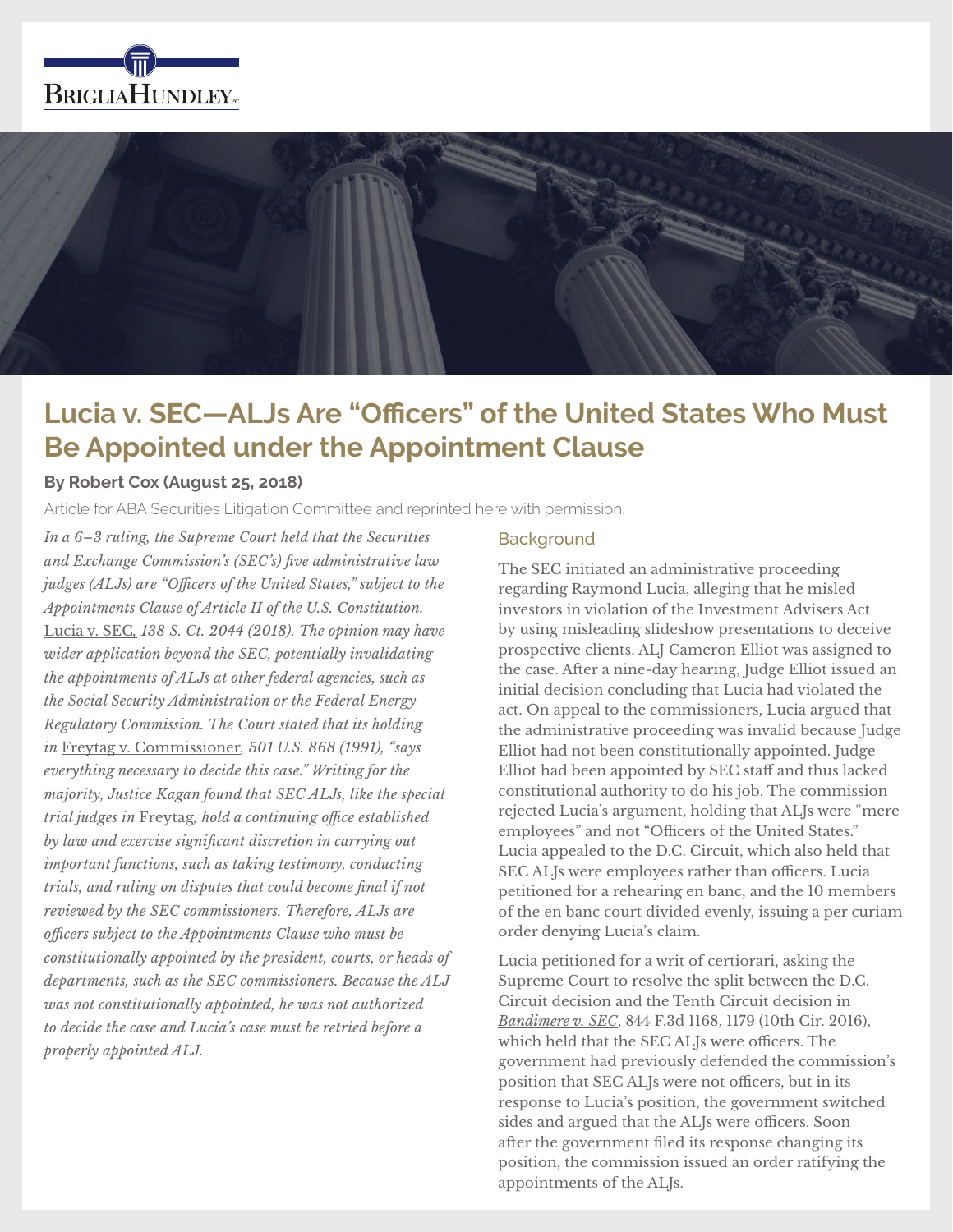

# **Decision**

The sole question before the Supreme Court was whether the SEC's ALJs are "officers of the United States" or simply employees of the government. The Appointments Clause prescribes the exclusive means of appointing "Officers." Only the president, a court, or a head of department can appoint an officer. *See U.S. Const., art. II, § 2, cl. 2*. The Court then considered whether the ALJs were non-officer employees, "part of the broad swath of 'lesser functionaries' in the Government's workforce." In *Buckley v. Valeo,* 424 U.S. 1 (1976), the Court determined that members of a federal commission were officers only after finding that they "exercise[ed] significant authority pursuant to the laws of the United States." In *Lucia*, the government and the amicus curiae appointed to defend the judgment below urged the Court to elaborate on *Buckley's* "significant authority" test, but the Court found that its decision in *Freytag* made this unnecessary.

In *Freytag*, the Court considered whether "special trial judges" (STJs) of the U.S. Tax Court were officers. In narrow and minor matters, STJs could both hear and definitively resolve a case for the Tax Court. In more major matters, STJs could preside over the hearing but could not issue the final decision. The STJ would prepare proposed findings and an opinion for a regular Tax Court judge to consider. Citing *United States v. Germaine*, 99 U.S. 508, 510 (1879), the Court in *Freytag* held that STJs held a continuing office established by law. Then the Court considered the significance of authority test from *Buckley*. The Court found that STJs take testimony, conduct trials, rule on the admissibility of evidence, and have the power to enforce compliance with discovery orders, stating that "[i]n the course of carrying out these important functions, the [STJs] exercise significant discretion."

In *Lucia*, the Court applied its reasoning in *Freytag* to find that the commission's ALJs, like the Tax Court's ALJs, hold a continuing office established by law. Commission ALJs receive a career appointment from commission staff.

The Court then applied the "significant authority" test, finding that commission ALJs exercise the same significant discretion when carrying out the same important functions as STJs do. The Court found that there were four specific overlapping powers that *Freytag* mentioned that were also shared by SEC ALJs:

- 1. Both ALJs and STJs take testimony in which they receive evidence and examine witnesses at hearings, and may also take prehearing depositions.
- 2. Both ALJs and STJs conduct trials in which they administer oaths, rule on motions, and generally regulate the course of a hearing.
- 3. Both ALJs and STJs rule on the admissibility of evidence and thus critically shape the administrative record.
- 4. Both ALJs and STJs have the power to enforce contemptuous conduct, including violations of orders.

The Court found that "point for point—straight from *Freytag*'s list—the Commission's ALJs have equivalent duties and powers as STJs in conducting adversarial inquiries."

Further, at the close of proceedings, SEC ALJs issue decisions as in *Freytag*. However, the SEC ALJs can have potentially more independent effect than STJs because the SEC can decide against reviewing an ALJ decision, unlike the Tax Court judge who must always review an STJ's opinion. When the SEC declines review, the ALJ's decision itself becomes final and is "deemed the action of the Commission." *17 C.F.R. § 201.360(d)(2)*. The Court held "[t]hat last-word capacity makes this an *a fortiori* case: If the Tax Court's STJs are officers, as *Freytag* held, then the Commission's ALJs must be too."

The Court concluded that because Lucia had timely challenged "the constitutional validity of the appointment of an officer who adjudicates his case" (quoting *Ryder v. United States*, 515 U.S. 177, 182–83 (1995)), he is entitled to relief. Based on *Ryder*, the Court held that the "'appropriate' remedy for an adjudication tainted with an appointments violation is a new 'hearing before a properly appointed' official." The Court added a further requirement that the official who heard Lucia's case, Judge Elliot, could not hold the new hearing on Lucia's case, even if he has not received, or receives sometime in the future, a constitutional appointment. The Court stated that "[t]o cure the constitutional error, another ALJ (or the Commission itself) must hold the new hearing to which Lucia is entitled."